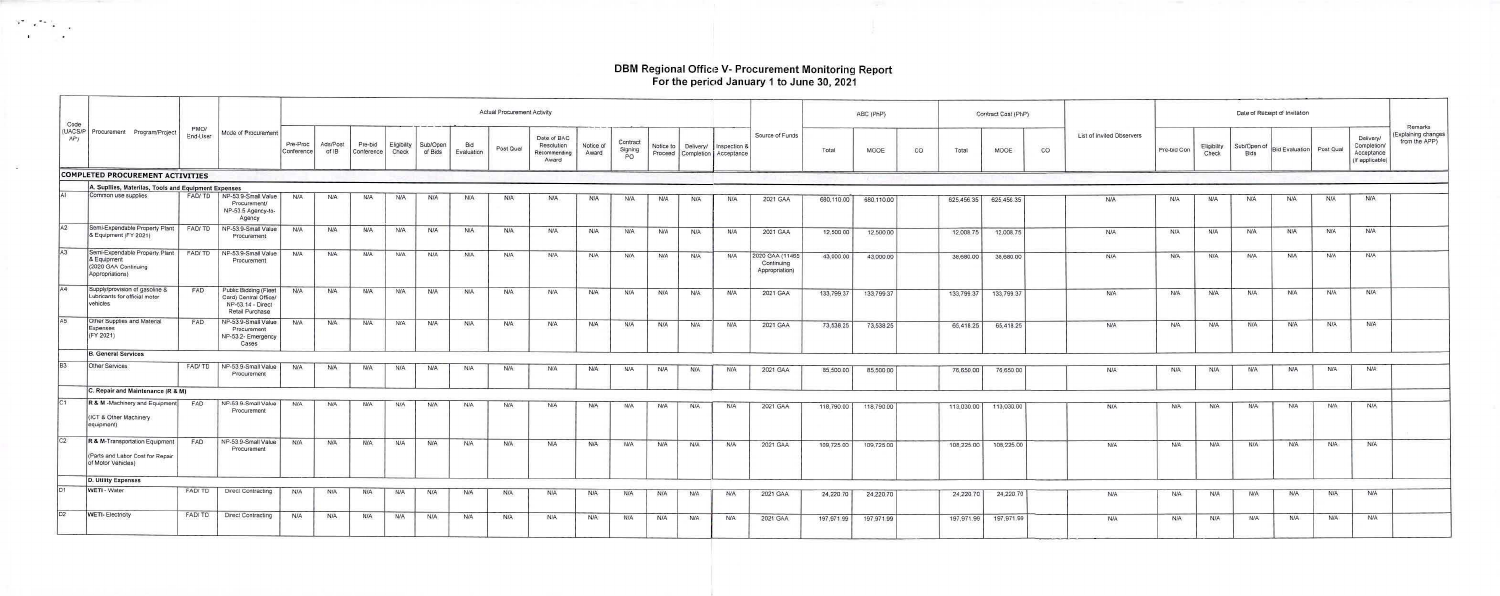### DBM Regional Officii V- Procurement Monitoring Report For the period January <sup>1</sup> to June 30, 2021

 $\begin{array}{ccc} \mathbb{Z} & \mathbb{Q} & \mathbb{Z} & \mathbb{Z} \\ \mathbb{Z} & \mathbb{Z} & \mathbb{Z} \end{array}$ 

 $\overline{\phantom{a}}$ 

|                |                                                                                                                                                           | PMO/<br>End-User |                                                                                       |                        |                   |                       |                      |                     |                     | <b>Actual Procurement Activity</b> |                                                    |                    |                           |            |            |                                               |                 |            | ABC (PhP)  |            |            | Contract Cost (PhP)   |            |                           |             |                      |                     |                          |            |                                                           |                                                 |
|----------------|-----------------------------------------------------------------------------------------------------------------------------------------------------------|------------------|---------------------------------------------------------------------------------------|------------------------|-------------------|-----------------------|----------------------|---------------------|---------------------|------------------------------------|----------------------------------------------------|--------------------|---------------------------|------------|------------|-----------------------------------------------|-----------------|------------|------------|------------|------------|-----------------------|------------|---------------------------|-------------|----------------------|---------------------|--------------------------|------------|-----------------------------------------------------------|-------------------------------------------------|
| Code<br>AP)    | (UACS/P Procurement Program/Project                                                                                                                       |                  | Mode of Procurement                                                                   | Pre-Proc<br>Conference | Ads/Post<br>of IB | Pre-bid<br>Conference | Eligibility<br>Check | Sub/Open<br>of Bids | Bid<br>Evaluation   | Post Qual                          | Date of BAC<br>Resolution<br>Recommending<br>Award | Notice of<br>Award | Contract<br>Signing<br>PO | Notice to  | Delivery/  | Inspection 8<br>Proceed Completion Acceptance | Source of Funds | Total      | MOOE       | CO         | Total      | MOOE                  | CO.        | List of Invited Observers | Pre-bid Con | Eligibility<br>Check | Sub/Open of<br>Bids | Bid Evaluation Post Qual |            | Delivery/<br>Completion/<br>Acceptance<br>(If applicable) | Remarks<br>(Explaining changes<br>from the APP) |
|                | <b>E. Communication Expenses</b>                                                                                                                          |                  |                                                                                       |                        |                   |                       |                      |                     |                     |                                    |                                                    |                    |                           |            |            |                                               |                 |            |            |            |            |                       |            |                           |             |                      |                     |                          |            |                                                           |                                                 |
|                | Postage and Courier Services                                                                                                                              | FAD              | Direct Contracting/<br>NP-53.5 Agency-to-<br>Agency                                   | <b>N/A</b>             | <b>N/A</b>        | <b>N/A</b>            | <b>N/A</b>           | <b>N/A</b>          | <b>N/A</b>          | <b>N/A</b>                         | <b>N/A</b>                                         | <b>N/A</b>         | N/A                       | <b>N/A</b> | <b>N/A</b> | <b>N/A</b>                                    | 2021 GAA        | 134,648.74 | 134,648.74 |            |            | 134,648.74 134,648.74 |            | <b>N/A</b>                | <b>N/A</b>  | N/A                  | N/A                 | <b>N/A</b>               | <b>N/A</b> | <b>N/A</b>                                                |                                                 |
|                | WETI -Telephone                                                                                                                                           | FAD              | <b>Direct Contracting</b>                                                             | <b>N/A</b>             | <b>N/A</b>        | <b>N/A</b>            | N/A                  | <b>N/A</b>          | N/A                 | <b>N/A</b>                         | <b>N/A</b>                                         | <b>N/A</b>         | <b>N/A</b>                | N/A        | N/A        | <b>N/A</b>                                    | 2021 GAA        | 89,100.00  | 89,100.00  |            | 89,100.00  | 89,100.00             |            | NIA                       | <b>N/A</b>  | <b>N/A</b>           | <b>N/A</b>          | N/A                      | <b>NIA</b> | <b>N/A</b>                                                |                                                 |
|                | WETI - Internet                                                                                                                                           | FAD              | Direct Contracting                                                                    | <b>N/A</b>             | <b>N/A</b>        | N/A                   | <b>N/A</b>           | <b>N/A</b>          | <b>N/A</b>          | <b>N/A</b>                         | <b>N/A</b>                                         | <b>N/A</b>         | N/A                       | <b>N/A</b> | <b>N/A</b> | N/A                                           | 2021 GAA        | 47,500.00  | 47,500.00  |            | 47,500.00  | 47,500.00             |            | <b>N/A</b>                | N/A:        | <b>N/A</b>           | <b>N/A</b>          | <b>N/A</b>               |            |                                                           |                                                 |
|                |                                                                                                                                                           |                  |                                                                                       |                        |                   |                       |                      |                     |                     |                                    |                                                    |                    |                           |            |            |                                               |                 |            |            |            |            |                       |            |                           |             |                      |                     |                          | N/A        | <b>N/A</b>                                                |                                                 |
|                | F. OTHER MAINTENANCE AND OPERATING EXPENSES                                                                                                               |                  |                                                                                       |                        |                   |                       |                      |                     |                     |                                    |                                                    |                    |                           |            |            |                                               |                 |            |            |            |            |                       |            |                           |             |                      |                     |                          |            |                                                           |                                                 |
|                | <b>Representation Expenses</b><br>(Includes meals and venue for<br>the conduct of meetings/trainings<br>with client agencies                              | <b>FAD</b>       | NP-53.9-Small Value<br>Procurement<br>NP-53.10 Lease of<br>Real Property and<br>venue | <b>N/A</b>             | <b>N/A</b>        | <b>N/A</b>            | N/A                  | <b>N/A</b>          | <b>N/A</b>          | <b>N/A</b>                         | N/A                                                | <b>N/A</b>         | N/A                       | <b>N/A</b> | <b>N/A</b> | <b>N/A</b>                                    | 2021 GAA        | 199,850.00 | 199,850.00 |            | 175,739.00 | 175,739.00            |            | N/A                       | <b>N/A</b>  | N/A                  | <b>N/A</b>          | <b>N/A</b>               | N/A        | <b>N/A</b>                                                |                                                 |
|                | Newspaper Subscription                                                                                                                                    | DBM-ROV          | <b>Direct Contracting</b>                                                             | <b>N/A</b>             | <b>N/A</b>        | <b>N/A</b>            | N/A                  | <b>N/A</b>          | <b>N/A</b>          | N/A                                | <b>N/A</b>                                         | <b>N/A</b>         | N/A                       | <b>N/A</b> | <b>N/A</b> | <b>N/A</b>                                    | 2021 GAA        | 10,028.00  | 10,028.00  |            | 10,028.00  | 10,028.00             |            | <b>N/A</b>                | N/A         | <b>N/A</b>           | <b>N/A</b>          | <b>N/A</b>               | N/A        | <b>NIA</b>                                                |                                                 |
|                | G. Capital Outlays                                                                                                                                        |                  |                                                                                       |                        |                   |                       |                      |                     |                     |                                    |                                                    |                    |                           |            |            |                                               |                 |            |            |            |            |                       |            |                           |             |                      |                     |                          |            |                                                           |                                                 |
|                | <b>OFFICE EQUIPMENT</b>                                                                                                                                   |                  |                                                                                       |                        |                   |                       |                      |                     |                     |                                    |                                                    |                    |                           |            |            |                                               |                 |            |            |            |            |                       |            |                           |             |                      |                     |                          |            |                                                           |                                                 |
|                | 1 Unit Heavy-duty Photocopier                                                                                                                             |                  | DBM-ROV NP-53.9-Small Value<br>Procurement                                            | <b>N/A</b>             | 17-Dec-20         | <b>N/A</b>            | <b>N/A</b>           | 28-Dec-20           | N/A                 | <b>N/A</b>                         | <b>N/A</b>                                         | <b>N/A</b>         | 18-Jan-21                 | <b>N/A</b> |            | 29-Jan-21 29-Jan-21                           | 2021 GAA        | 150,000.00 |            | 150,000.00 | 134,260.00 |                       | 134,260.00 | <b>N/A</b>                | <b>N/A</b>  | NIA                  | <b>N/A</b>          | <b>N/A</b>               | <b>N/A</b> | <b>NIA</b>                                                |                                                 |
| G <sub>2</sub> | 1 Unit ID Card Maker                                                                                                                                      |                  | DBM-ROV   NP-53.9-Small Value<br>Procurement                                          | <b>N/A</b>             | 17-Dec-20         | <b>N/A</b>            | <b>N/A</b>           | 28-Dec-20           | N/A                 | <b>N/A</b>                         | N/A                                                | <b>N/A</b>         | 18-Jan-21                 | <b>N/A</b> |            | 20-Jan-21 20-Jan-21                           | 2021 GAA        | 160,000.00 |            | 160,000.00 | 80,000.00  |                       | 80,000.00  | <b>N/A</b>                | <b>N/A</b>  | N/A                  | <b>N/A</b>          | N/A                      | <b>N/A</b> | N/A.                                                      |                                                 |
| G <sub>3</sub> | Six (6) Aircon Units<br>1 unit for Dir. IV<br>1 unit for Dir. III<br>1 unit for Secretary<br>1 unit for Div C<br>1 unit for FAD<br>1 unit for Staff House |                  | DBM-ROV   NP-53.9-Small Value  <br>Procurement                                        | <b>N/A</b>             | 23-Mar-21         | <b>N/A</b>            | N/A                  |                     | 29-Apr-21 29-Apr-21 | 29-Apr-21                          | 26-May-21                                          |                    | 26-May-21 26-May-21       | <b>N/A</b> |            | 14-Jun-21 14-Jun-21                           | 2021 GAA        | 350,000.00 |            | 350,000.00 | 312,000.00 |                       | 312,000.00 | <b>N/A</b>                | <b>N/A</b>  | N/A                  | <b>N/A</b>          | <b>N/A</b>               | <b>N/A</b> | <b>N/A</b>                                                |                                                 |
|                | <b>ICT EQUIPMENT</b>                                                                                                                                      |                  |                                                                                       |                        |                   |                       |                      |                     |                     |                                    |                                                    |                    |                           |            |            |                                               |                 |            |            |            |            |                       |            |                           |             |                      |                     |                          |            |                                                           |                                                 |
|                | Three (3) units Fast Scanner<br>1 unit for CPRU<br>1 unit for Records<br>1 unit for Technical Division                                                    |                  | DBM-ROV   NP-53.9-Small Value<br>Procurement                                          | N/A                    | 17-Dec-20         | N/A                   | <b>N/A</b>           | 28-Dec-20           | <b>N/A</b>          | N/A                                | <b>N/A</b>                                         | <b>N/A</b>         | 20-Jan-21                 | <b>N/A</b> |            | 27-Jan-21 27-Jan-21                           | 2021 GAA        | 210,000.00 |            | 210,000.00 | 158,400.00 |                       | 158,400.00 | <b>N/A</b>                | <b>N/A</b>  | N/A                  | <b>N/A</b>          | N/A                      | <b>N/A</b> | <b>N/A</b>                                                |                                                 |